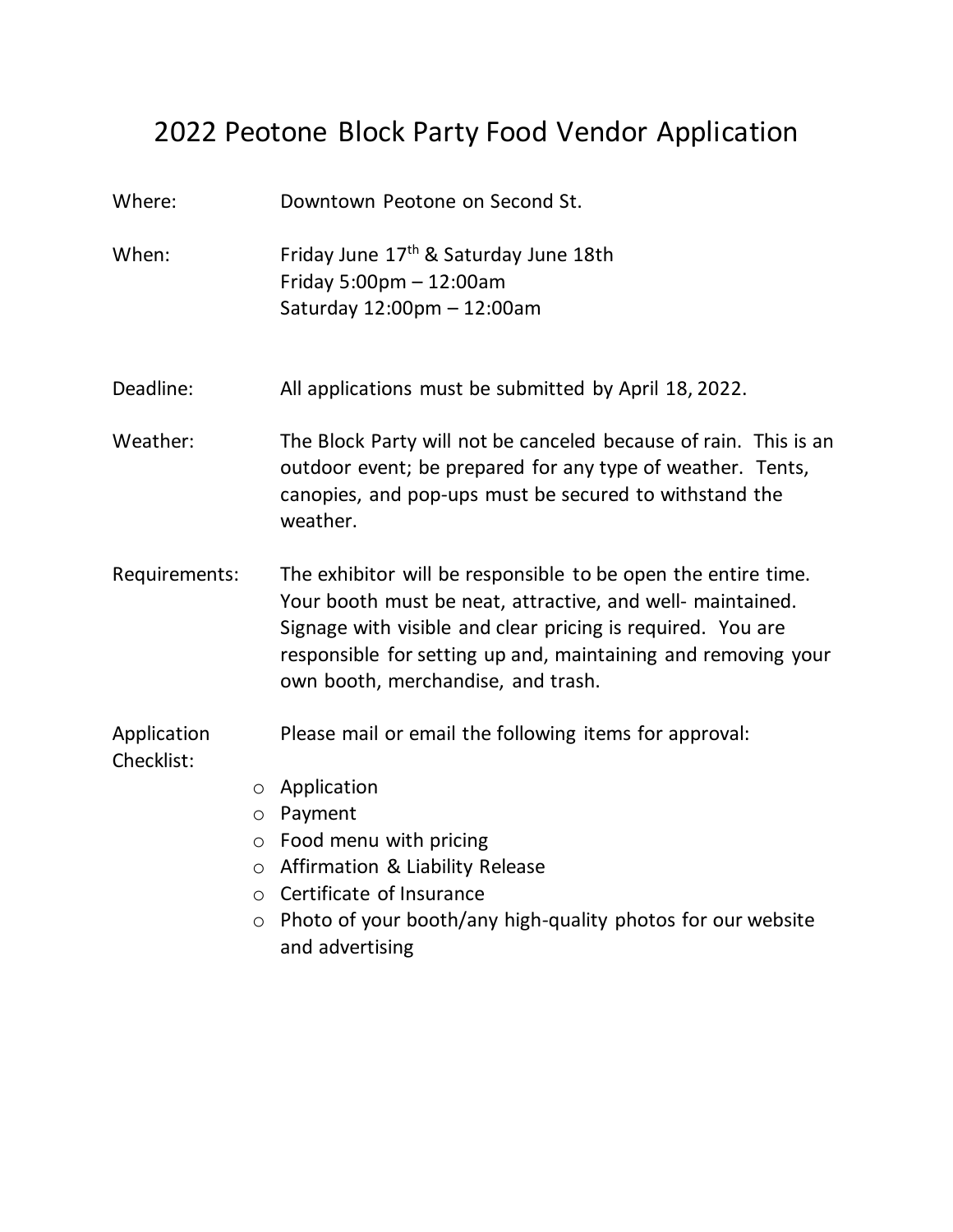## 2022 Peotone Block Party Food Vendor Application

| <b>Business Name</b>                           |       |          |  |
|------------------------------------------------|-------|----------|--|
| <b>Contact Name</b>                            |       |          |  |
| Mailing Address                                |       |          |  |
|                                                | State | Zip Code |  |
|                                                | Email |          |  |
| Cell _________________________                 |       |          |  |
| Nature of goods to be sold:                    |       |          |  |
| Electricity: Yes ________ No____               |       |          |  |
| Please let me know the amount of space needed. |       |          |  |

### ATTACH A COPY OF YOUR CERTIFICATE OF INSURANCE NAMING PEOTONE BLOCK PARTY, PEOTONE CHAMBER OF COMMERCE & THE VILLAGE OF PEOTONE AS AN ADDITONAL INSURED.

\_\_\_\_\_\_\_\_\_\_\_\_\_\_\_\_\_\_\_\_\_\_\_\_\_\_\_\_\_\_\_\_\_\_\_\_\_\_\_\_\_\_\_\_\_\_\_\_\_\_\_\_\_\_\_\_\_\_\_\_\_\_\_\_\_\_\_

**\$125.00 food vendor fee** with a completed and signed application by April 18, 2022. There is an NSF fee of \$25.00 for all returned checks. Please make checks payable to **Peotone Chamber of Commerce.** 

Mail to: Peotone Chamber of Commerce P.O. Box 877 Peotone, IL 60468

Vendor hereby requests permission to display and sell the products and/or services listed above. Further, the Peotone Block Party and the Peotone Chamber of Commerce reserves the right to approve any product/item a vendor may wish to sell or dispense as well as limit the number of concessions selling the same product/item. DO NOT bring items to the Block Party unless previously approved. On the day of the Block Party, our standards committee will be monitoring compliance.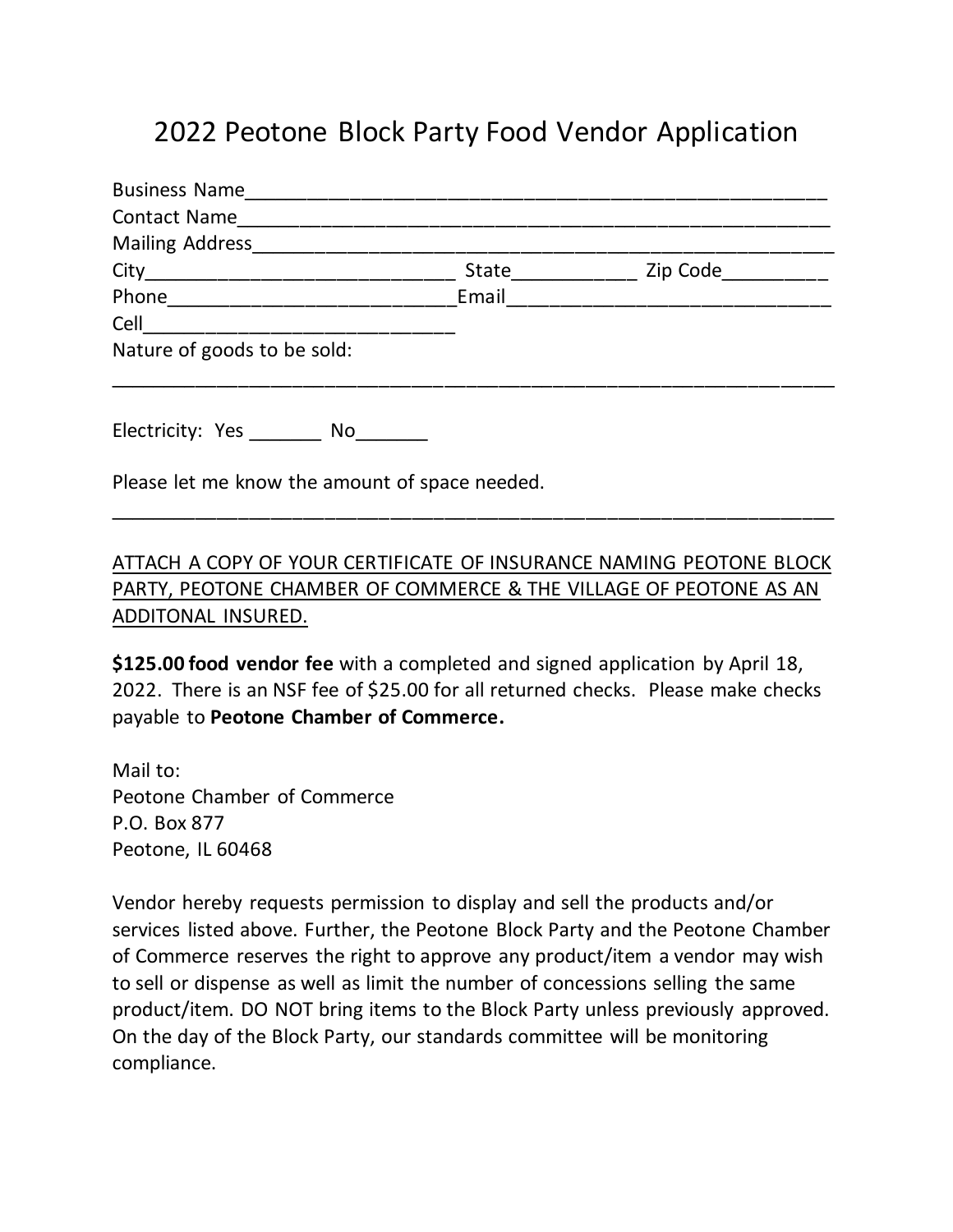I have read and understand and will abide with Peotone Block Party and the Peotone Chamber of Commerce general information, procedures, rates, and conditions.

By signing this application, I acknowledge that the Block Party is subject to various weather conditions and state and federal safety and health regulations. No refund of application fees. Exhibits must remain open until closing.

| Applicant Signature:      | Date: |  |
|---------------------------|-------|--|
| <b>Please Print Name:</b> |       |  |

The above named has read and understands the general information, procedures and conditions and seeks admission as a concessionaire.

Peotone Block Party and the Peotone Chamber of Commerce reserve the right to refuse any application. Submission of this application does not guarantee a space.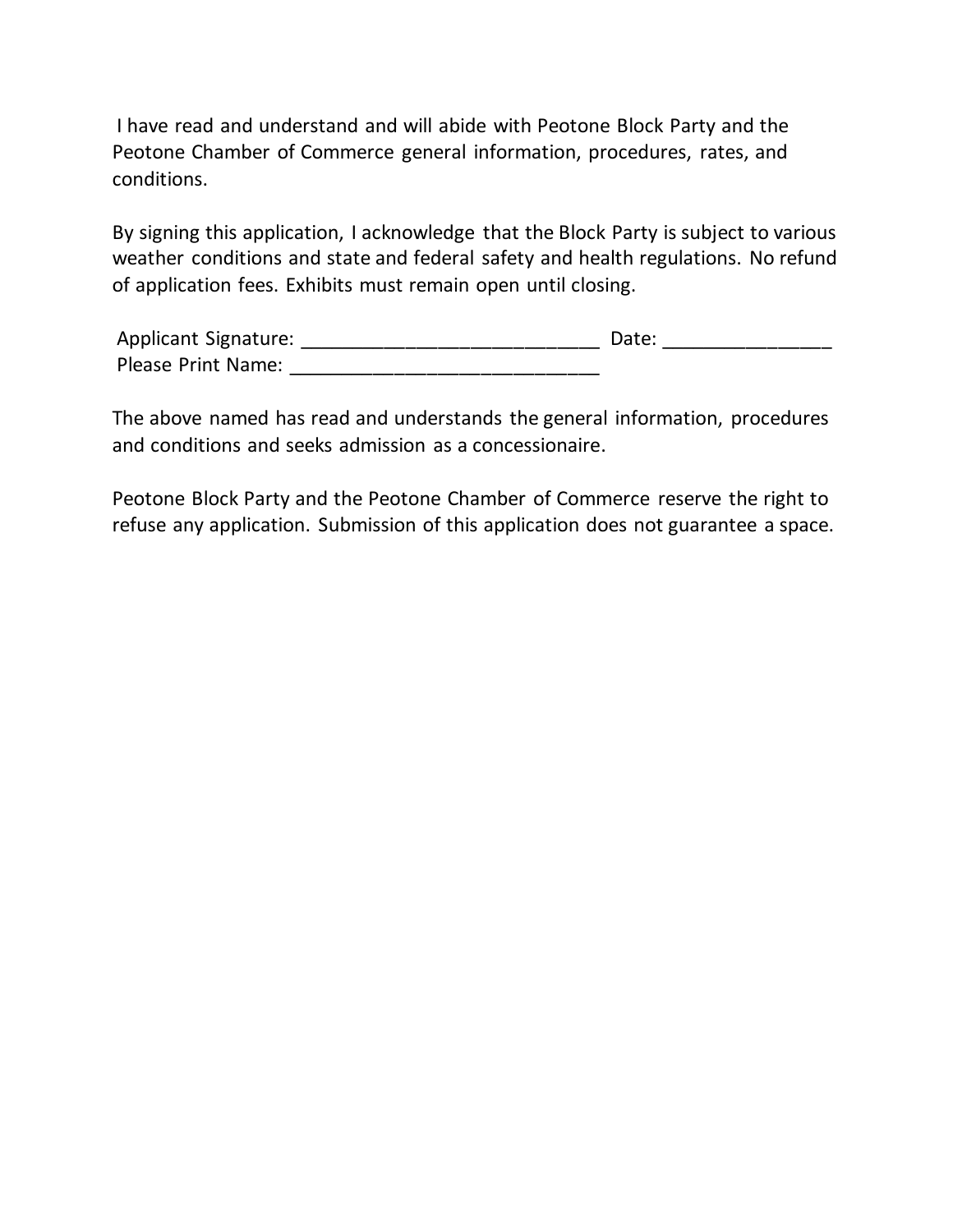# PEOTONE BLOCK PARTY FOOD VENDOR APPLICATION

**1. PROPOSED MENU OFFERINGS:** List the items you want to sell at the Block Party. Please try to be as specific as possible and list projected selling prices. Any changes in menu must be submitted in advance, in writing, and approved by the committee.

**2. REMINDER:** No beverages or otherwise, may be sold without prior approval of the Block Party Committee. The sale of alcoholic beverages is strictly prohibited.

**3. SEVEN ITEM LIMIT:** Please try to stay within the suggested limit. If the Block Party committee feels your projected selling prices are too high, we will let you know. Offerings must stick to the theme of the block party.

4. Submitting your application does not guarantee acceptance into the event. Vendors selling similar items will be limited.

| ┑  |  |
|----|--|
|    |  |
|    |  |
| b. |  |
|    |  |

Your menu and pricing must be clearly labeled at your booth.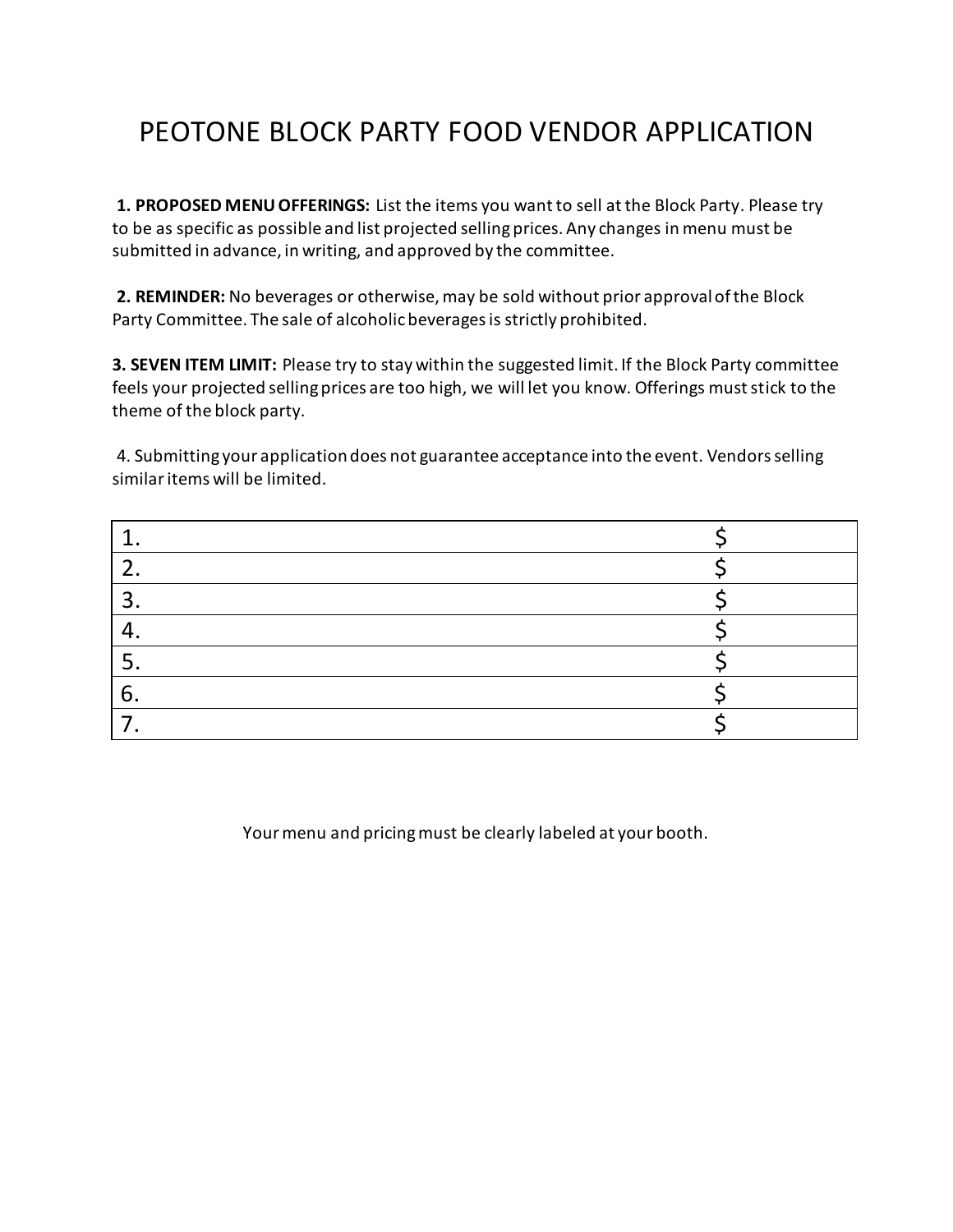### BLOCK PARTY PROCEDURES, CONDITIONS & RATES

#### **GENERAL INFORMATION**

This document contains pertinent rules and regulations that govern the operations of the Peotone Block Party hosted by the Peotone Chamber of Commerce. We are extending invitations to vendors who submit fully executed applications with required enclosures and payments (see application page) by the April 18, 2022, deadline. Priorities for space will be reviewed based on date of receipt of fully executed application and type of product/item. Peotone Block Party strives to maintain a balance and diversity in vendor offerings, and quality offerings. All applications and products are reviewed so that we may maintain this balance. Our goal is to keep standards high and promote a safe, successful, and fun block party. The policies and regulations set forth in this document are designed to maintain order and to regulate activities on the Block Party site. Regulations will be enforced

#### **PROCEDURES**

The following application and agreement must be fully completed, signed, and returned with the following enclosures in order to be considered for participation:

- 1. Detailed list of all proposed products/items sold identifying offerings and projected pricing for those offerings.
- 2. **\$125.00 food vendor fee** with a completed and signed application by April 18, 2022.
- 3. Certificate of Insurance naming Peotone Block Party, Peotone Chamber of Commerce and Village of Peotone as an additional insured.

#### **CONDITIONS**

- 1. All locations will be assigned by the Peotone Block Party staff.
- 2. Exhibitor/Concessionaire parking is provided in designated areas only. With the exception of specified set-up/load-in and break-down/load-out times, vehicles will not be permitted at event site. Vehicles will be removed immediately when asked to be by PBP staff.
- 3. A detailed description of products/items to be sold is required with the application before the application can be approved. All items food vendor/concessionaire wishes to sell are subject to approval by PBP staff. Any product not specified in the application will not be allowed at the Block Party, unless permission is sought and given, in writing. Items will be removed from the concession stand when asked by PBP staff during the block party if they were not approved. Failure to abide may result in not being asked back to the block party in future years.
- 4. Food/Concessionaire must provide a certificate of insurance to PBP by April 18, 2022.

#### **INSURANCE VERIFICATION**

Each exhibitor must provide PBP with a certificate for a minimum of \$1,000,000.

All payments and forms must be sent to PBP no later than the deadline date April 18, 2022. If there is a problem with your insurance, please contact us at 708-258-9450.

- 1. All signs and displays must be of a professionally produced nature. Prices of items must be displayed.
- 2. Food/Concessionaires are required to keep a neat, presentable booth at all times. Tables should be covered. Empty boxes and trash will not be permitted around the booth. This looks unprofessional and sloppy.
- 3. It is the sole responsibility of each exhibitor/concessionaire to obtain the applicable and appropriate state and local licenses and permits as well as payment of taxes pertaining to their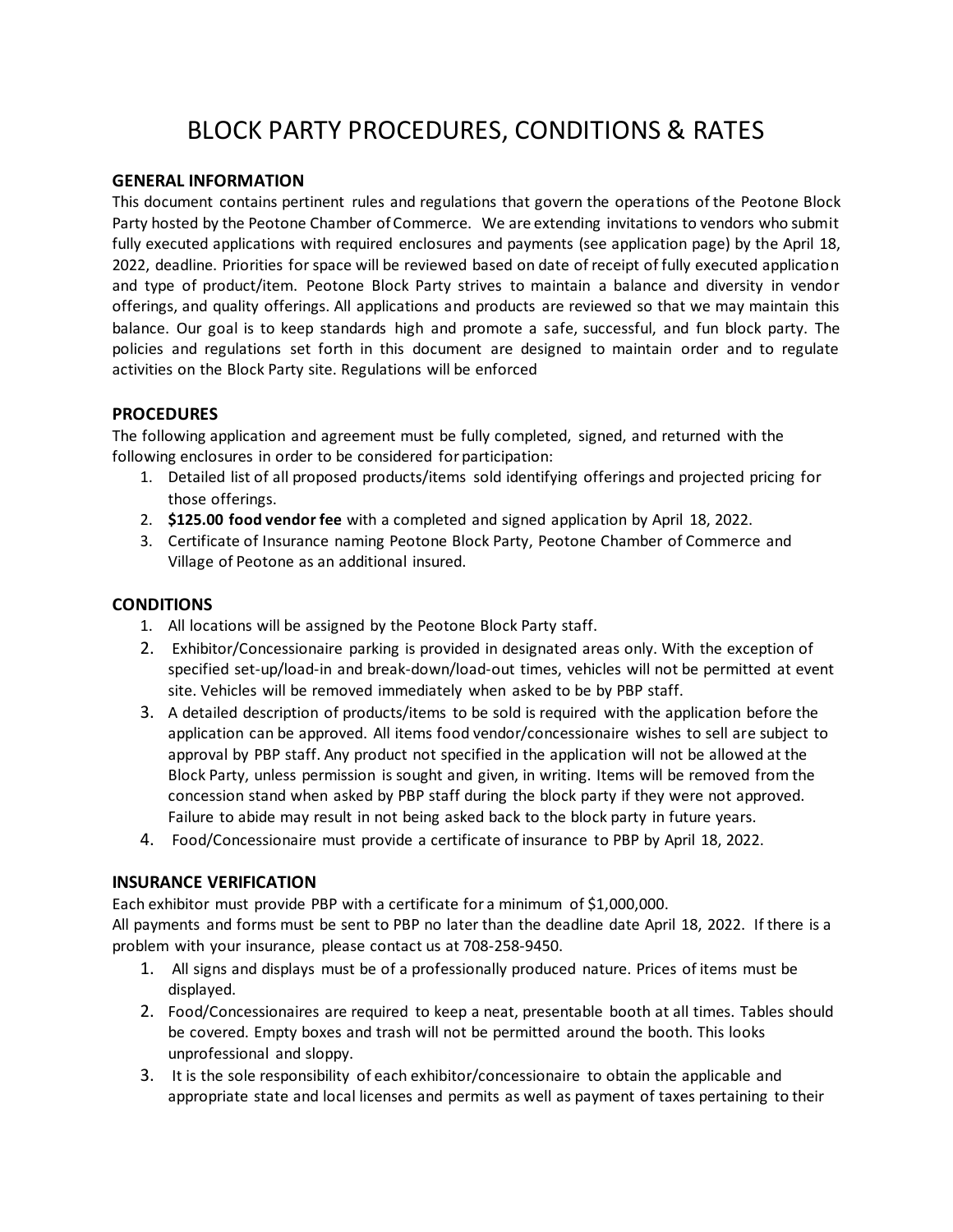operation. Please note: Food vendors should expect inspection of food operations from the Will County Health Department

- 4. A limited number of electrical hook-up will be available (SEE Application). You can also use propane to run your booth during the day. **Generators may only be used with PBP and PCC approval**. Vendor agrees to hold Peotone Block Party, Peotone Chamber of Commerce, Village of Peotone, and any officers and/or owners of the aforementioned company harmless for any damage to equipment caused by any malfunction.
- 5. PBP and PCC will provide day and evening security, but food/concessionaire agrees to hold above-listed organizations harmless for any injury, theft or other loss that may occur to property or person during the load-in/set-up, event, break down/load-out of the Festival.
- **6. SALE OF ALCOHOLIC BEVERAGES WILL BE RESERVED EXCLUSIVELY FOR PCC.** PBP and PCC also reserves the right to restrict which items will be sold, to include exclusive agreements with national product lines and those who have entered an agreement with PBP and PCC to be the "official" vendor, such as: soda, beer, wine, and Block Party T-shirt.
- 7. Food/Concessionaires are not to begin striking their display until Friday at 1:00p.m. Exhibits must open until event closing, even if exhibitor is sold out. Leaving early makes the block party look in disarray; and concessionaires who leave early will not be invited to participate the following year.
- 8. REMINDER: INSURANCE \*\* Please note: All vendors are required to submit proof of insurance see #4 above. Proof of this insurance must be mailed with your application to PBP and PCC no later than April 18, 2022, or vendor space will be released to vendors on our waiting list. Email to [info@peotonechamber.com](mailto:info@peotonechamber.com) or mail to:

Peotone Chamber of Commerce Attn: Block Party Committee P.O. Box 877 Peotone, IL 60468

Security will be provided (as a courtesy) for the Block Party each day of the event. PEOTONE CHAMBER OF COMMERCE, PEOTONE BLOCK PARTY AND VILLAGE OF PEOTONE WILL NOT BE HELD LIABLE OR BE RESPONSIBLE FOR LOSS, THEFT OR DAMAGE.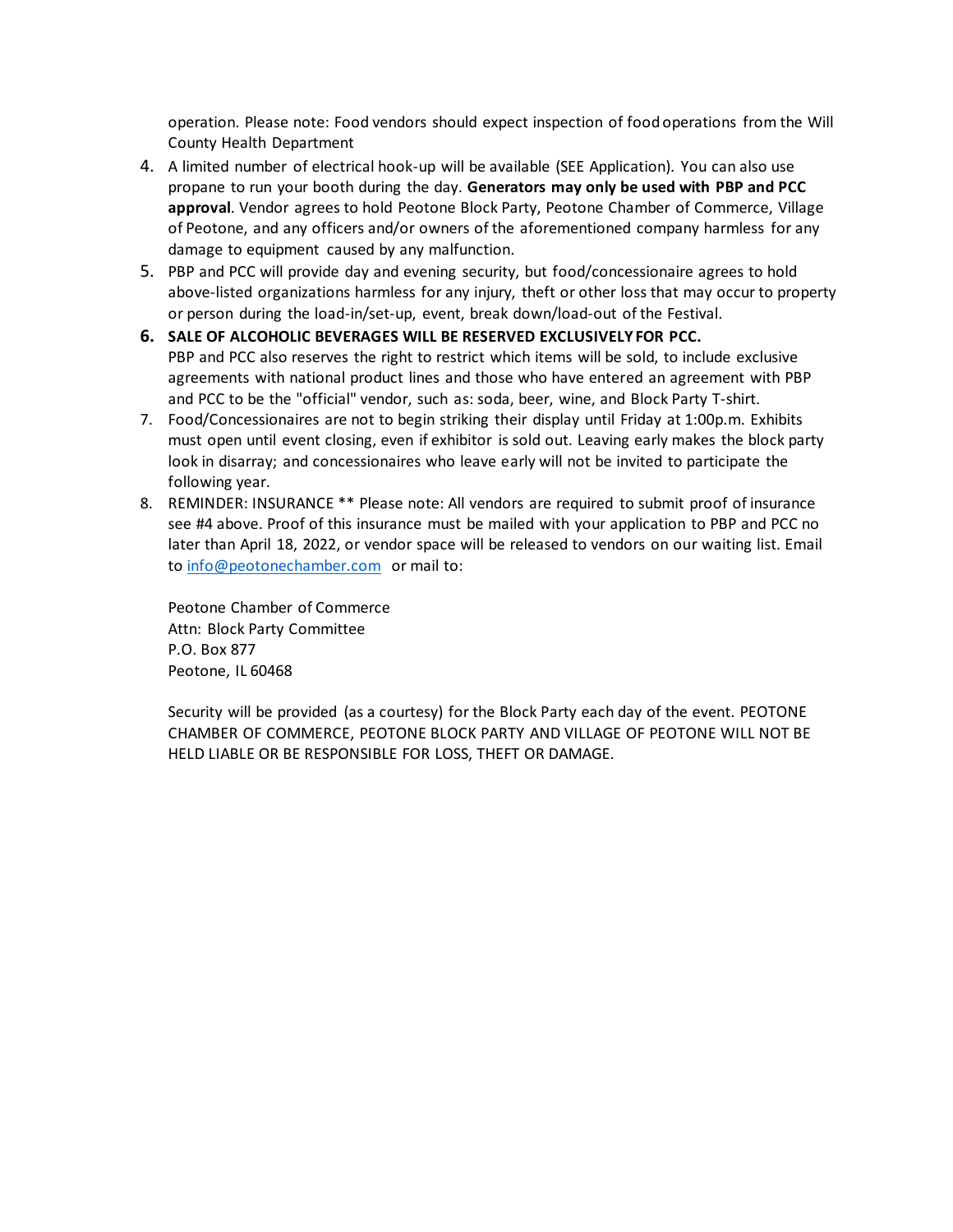# AFFIRMATION & LIABILITY RELEASE

I, \_\_\_\_\_\_\_\_\_\_\_\_\_\_\_\_\_\_\_\_\_\_\_\_\_\_\_\_\_\_\_\_\_\_\_\_, hereby affirm that I have been well advised and thoroughly informed of the inherent hazards and policies of the event. I know that by participating in the 2022 Peotone Block Party, I am exposing myself to certain known and unknown liabilities in my direct and indirect actions with the public and invitees of this event. I also understand that if I choose to hire help for the event, that I am solely responsible for their actions or injury. I hereby personally assume all risks associated with my voluntary participation in this event for any harm, injury or damage that may befall me or any employee or temporary help, as a result of my participation, whether foreseen or unforeseen.

I understand and agree that Peotone Chamber of Commerce and the Village of Peotone located in Will County in the state of Illinois, their members and/or directors and officers may not be held liable in any way for any occurrence in connection with my participation in the 2022 Peotone Block Party that may result in injury, death, or other damages to me or my family, heirs, or assigns, and in consideration of being allowed to participate in this event, I hereby personally assume all risks in connection with said event for any harm, injury, or damage that may befall me, including all risks connected therewith, whether foreseen or unforeseen; and further to save and hold harmless said event and persons from any claim by me, or my family, estate, heirs, or assigns arising out of my participation in this event.

I further state that I am of lawful age and legally competent to sign this affirmation and release, or that I have acquired the written consent of my parents or guardians; that I understand the terms herein are contractual and not a mere recital; and that I have signed this document of my own free will.

It is my intention by this instrument affirmed by my signature below to exempt and release 2022 Peotone Block Party, Peotone Chamber of Commerce, and the Village of Peotone their members, directors, and officers from all liability whatsoever for personal injury, employer's liability and workers' compensation, property damage or wrongful death arising out of or during my participation in this event.

I HAVE FULLY INFORMED MYSELF OF THE CONTENTS OF THIS AFFIRMATION AND RELEASE BY READING IT BEFORE I SIGN IT.

Company Name

Signature of Participant & Date

Print Name